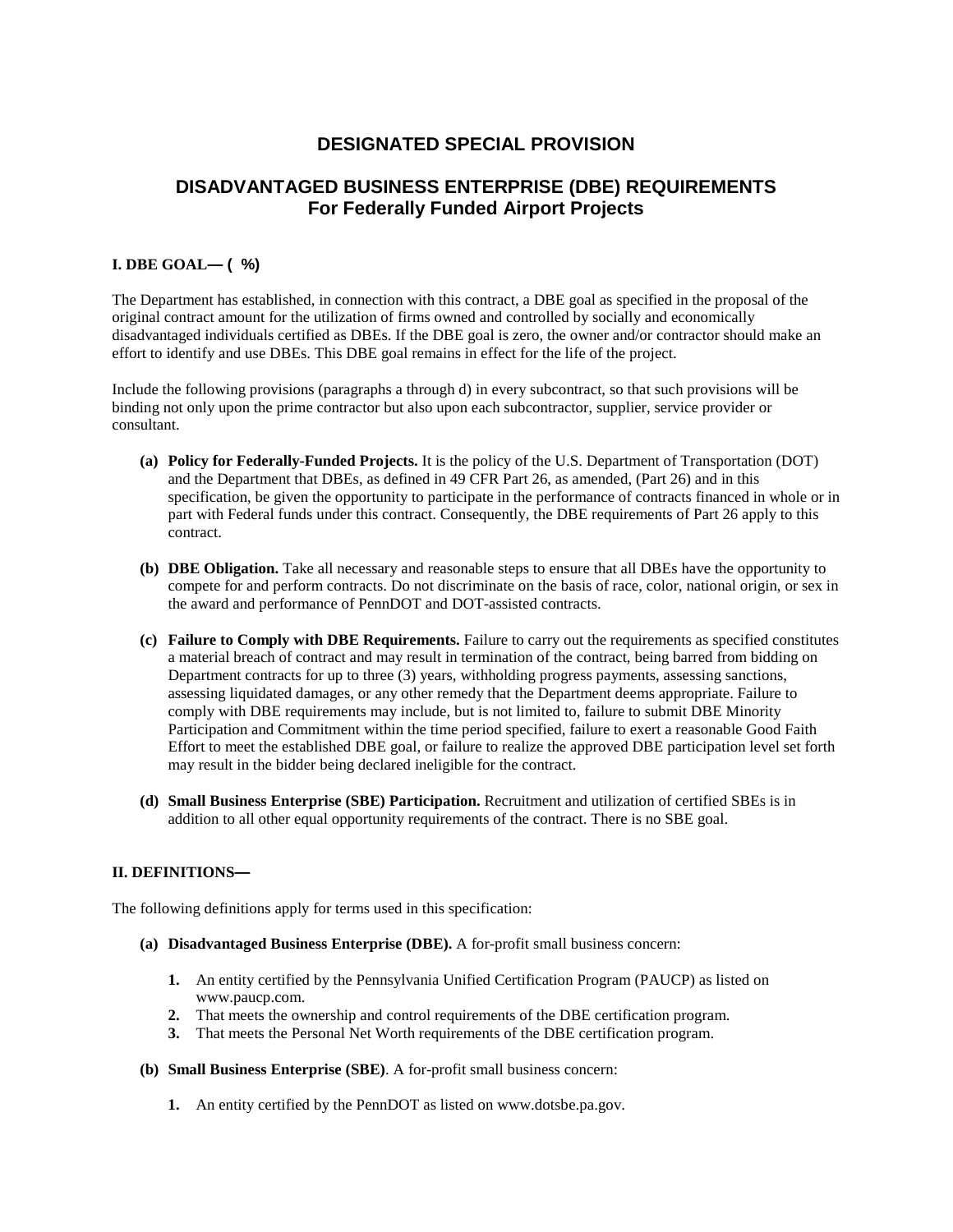- **2.** That meets the ownership and control requirements of the Small Business Element (SBE) certification program.
- **3.** That meets the Personal Net Worth requirements of the SBE certification program.
- **(c) Commercially Useful Function.** A DBE performs a Commercially Useful Function (CUF) when it is responsible for execution of the work of the contract and is carrying out its responsibilities by actually performing, managing, and supervising the work involved. To perform a CUF, the DBE must also be responsible, with respect to materials and supplies used on the contract, for negotiating price, determining quality and quantity, ordering the material, installing (where applicable), and paying for the material itself.
- **(d) Interdisciplinary Review Team (IRT).** A team of three representing both the Bureau of Equal Opportunity and the Bureau of Aviation that performs the initial review of the Good Faith Effort documentation and makes the recommendation to the Director of the Bureau of Equal Opportunity.
- **(e) Committee.** The Good Faith Effort Review Committee.
- **(f) Days.** Calendar days. In computing any period of time described in this specification, the day from which the period begins to run is not counted, and when the last day of the period is a Saturday, Sunday, or state holiday, the period extends to the next day that is not a Saturday, Sunday, or state holiday. Similarly, in circumstances where PennDOT offices are closed for all or part of the last day, the period extends to the next day on which PennDOT offices are open.
- **(g) Director.** Director, Bureau of Equal Opportunity.
- **(h) DBE Participation.** Minority Participation and Commitment that is documented on the EO-380AV.
- **(i) Revised DBE Participation.** Minority Participation and Commitment that is documented on the revised EO-380AV which includes new DBE firm(s) as well as those not affected by the revision.
- **(j) Supplier.** A manufacturer, regular dealer, or transaction expeditor/broker.
	- **1. Manufacturer.** A DBE/SBE that operates or maintains a factory or establishment that produces, on the premises, the materials, supplies, articles, or equipment required under the contract and of the general character described by the specifications.
	- **2. Regular Dealer.** A DBE/SBE that owns, operates, or maintains a store, warehouse, or other establishment in which the materials, supplies, articles or equipment of the general character described by the specifications and required under the contract are bought, kept in stock, and regularly sold or leased to the public in the usual course of business. To be a regular dealer, the firm must be an established, regular business that engages, as its principal business and under its own name, in the purchase and sale or lease of the products in question. A person may be a regular dealer in such bulk items as petroleum products, steel, cement, gravel, stone, or asphalt without owning, operating, or maintaining a place of business as provided above if the person both owns and operates distribution equipment for the products. Any supplementing of regular dealers' own distribution equipment shall be by a long-term lease agreement and not on an ad hoc or contract-by-contract basis. Whether a DBE/SBE firm meets the criteria for being treated as a regular dealer is a contract-by-contract determination to be made by the Department.
	- **3. Transaction Expeditor/Broker.** A DBE/SBE packager, broker, manufacturers' representatives, or other persons who arrange or expedite transactions and who arrange for material drop-shipments.
- **(k) Service Provider.** A DBE/SBE that performs work that does not have a prequalification requirement on a project.
- **(l) Shortfall.** The difference between the dollar amount on the approved EO-380AV'(s) DBE Participation form(s) and the amount of payments to the approved DBE entities.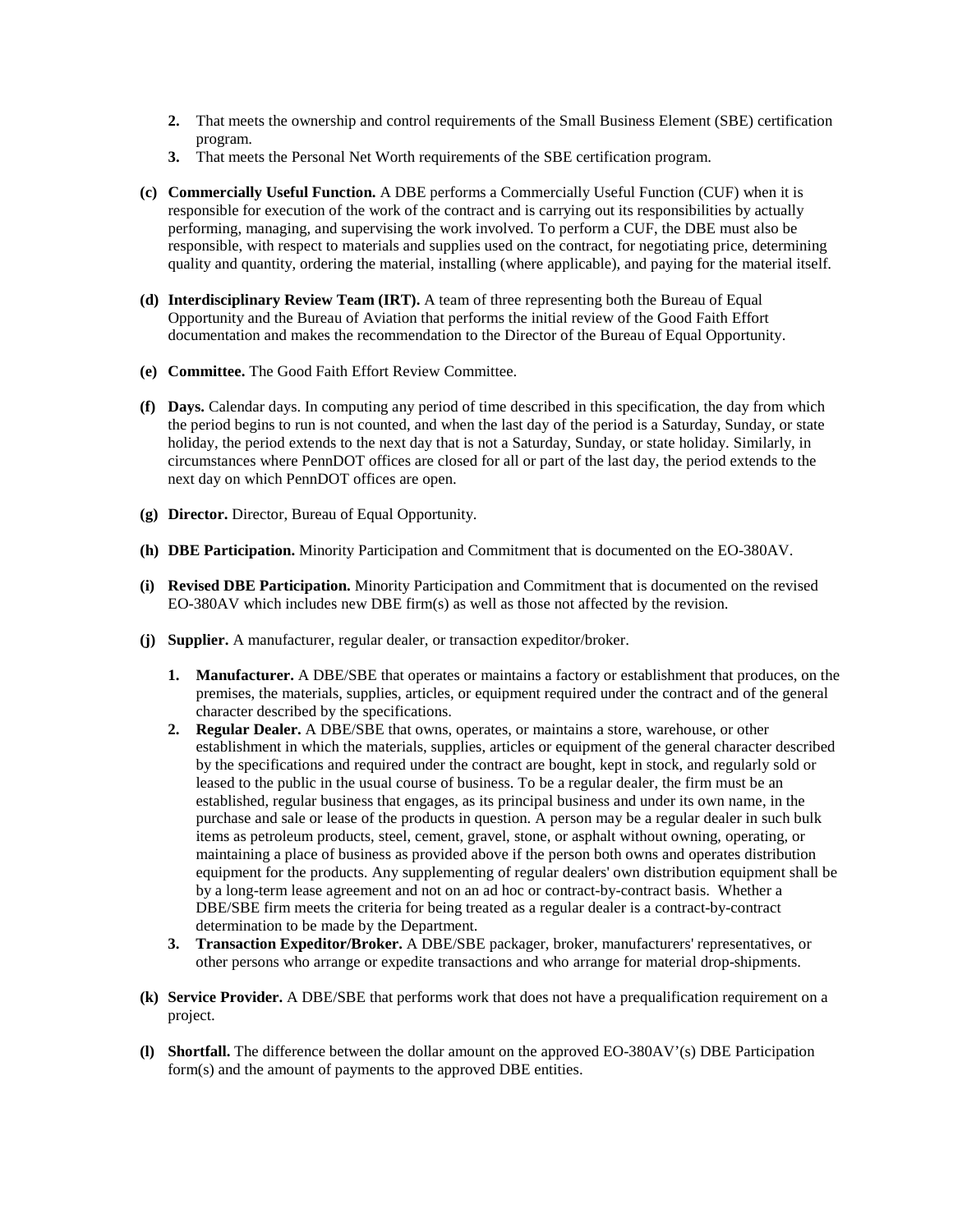### **III. COUNTING PARTICIPATION**—

### **COUNTING DBE PARTICIPATION TOWARD THE DBE GOAL**

Utilization of certified DBEs is in addition to all other equal opportunity requirements of the contract.

Count DBE participation toward meeting the DBE goal for federal projects as follows: If a firm is a certified DBE contractor or subcontractor at the time that submission of the bids are due, the total dollar value of the contract awarded to the certified DBE is counted toward the applicable DBE goal as provided below. Any services to be performed by a DBE are required to be readily identifiable to the project.

#### **(a) Construction.**

- **1. Prime Contractor.** The Department, as a recipient of Federal Aviation Administration (FAA) funds, requires that all DBE prime contractors perform at least 30% of the work on FAA funded projects. A DBE prime contractor will receive credit for all work performed with its own forces. The Department strongly encourages DBE prime contractors to make additional outreach efforts to solicit DBEs to perform subcontracting work on the project.
- **2. Subcontractor.** When a DBE participates in a contract directly as a subcontractor, or as a second-tier or lower-tier subcontractor, count only the value of the work actually performed by the DBE.

Count the entire amount of that portion of a construction contract that is performed by the DBE's own forces. Include the cost of supplies and materials obtained by the DBE for the work of the subcontract, including supplies purchased or equipment leased by the DBE.

When a DBE subcontracts part of the work of its contract to another firm, the value of the subcontracted work may be counted only if the DBE's subcontractor is itself a DBE. Work that a DBE subcontracts to a non-DBE firm does not count.

Count expenditures to a DBE contractor only if the DBE is performing a CUF on that contract.

#### **(b) Materials and Supplies.**

- **1. DBE Manufacturer.** If the materials or supplies are obtained from a DBE manufacturer, count 100% of the cost of the materials or supplies.
- **2. DBE Regular Dealer.** If the materials or supplies are purchased from a DBE regular dealer, count 60% of the cost of the materials or supplies. There is no North American Industry Classification System (NAICS) code for regular dealer.
- **3. DBE Transaction Expeditor/Broker.** If the materials or supplies are purchased from a DBE which is neither a manufacturer nor a regular dealer, count the entire amount of fees or commissions charged for assistance in the procurement of the materials and supplies, or fees or transportation charges for the delivery of materials or supplies required on a job site, provided the fees are determined to be reasonable and not excessive as compared with fees customarily allowed for similar services. Do not count any portion of the cost of the materials and supplies themselves.
- **(c) Service Providers.** Count the entire amount of fees or commissions charged by a DBE firm for providing a bona fide service, such as professional, technical, consultant, or managerial services, or for providing bonds or insurance specifically required for the performance the contract, provided the fee is reasonable and not excessive as compared with fees customarily allowed for similar services.
- **(d) Trucking Firms.** Count 100% of trucking costs using the following factors to determine what can be counted: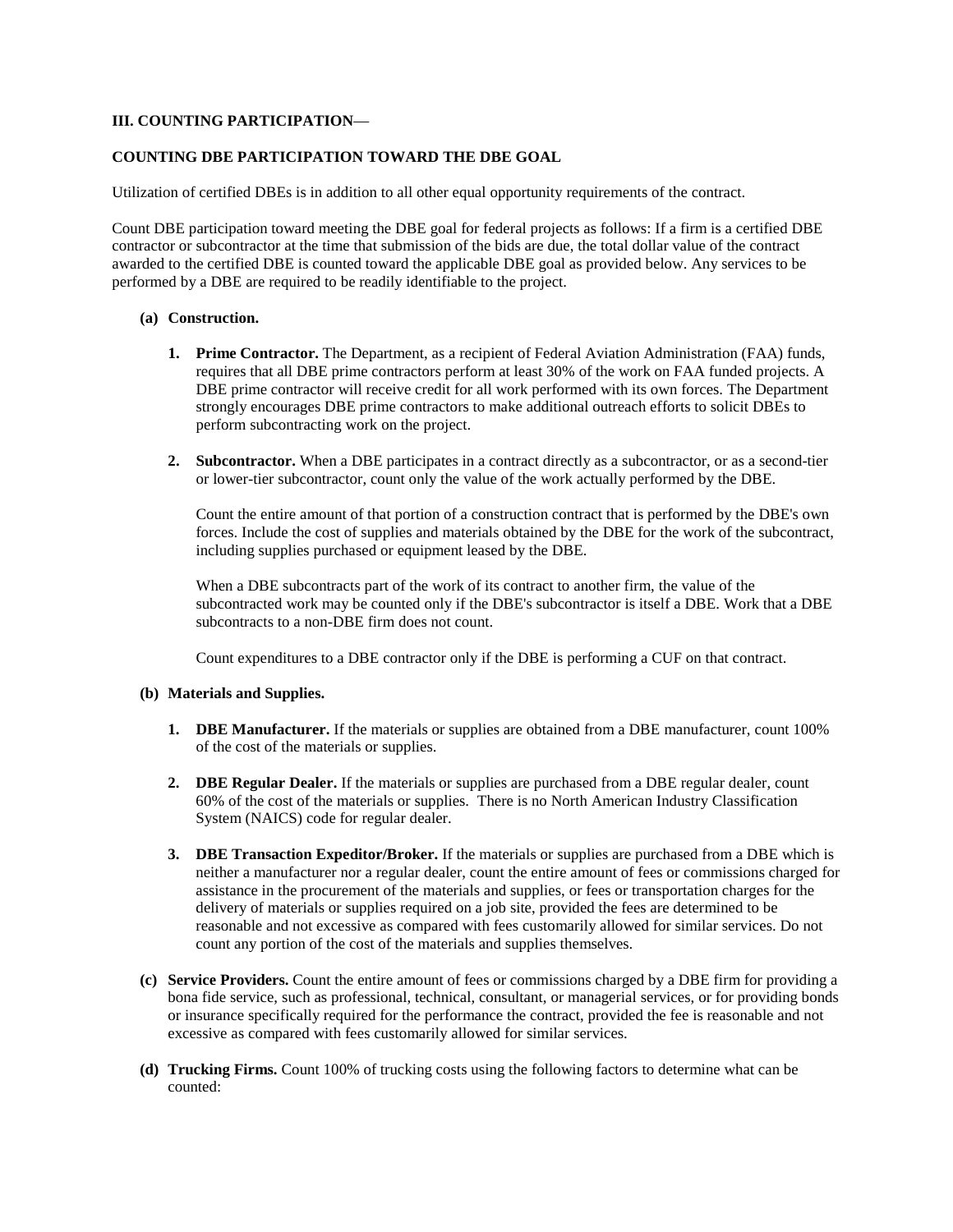- **1.** Count if the DBE is responsible for the management and supervision of the entire trucking operation for which it is responsible on a particular contract, and there cannot be a contrived arrangement for the purpose of meeting DBE goals.
- **2.** Count if the DBE owns and operates at least one fully licensed, insured, and operational truck used on the contract.
- **3.** Count the total value of the transportation services the DBE provides on the contract using trucks it owns, insures, and operates using drivers it employs.
- **4.** The DBE may lease trucks from another DBE firm, including an owner-operator who is a certified DBE. If the DBE leases trucks from another DBE, count the total value of the transportation services the lessee DBE provides on the contract.
- **5.** The DBE may also lease trucks from a non-DBE firm, including an owner-operator. If the DBE leases trucks from a non-DBE firm and the DBE operates these leased trucks (with its own forces), count the total value of the transportation services. If the DBE leases trucks from a non-DBE owner-operator, count only the fee or commission it paid as a result of the lease arrangement. Do not count the total value of the transportation services provided by the lessee (non-DBE owner-operator), since these services are not provided by a DBE.
- **6.** For purposes of this provision, a lease must indicate that the DBE has exclusive use of and control over the truck. This does not preclude the leased truck from being used for work for others during the term of the lease with the consent of the DBE, so long as the lease gives the DBE absolute priority for use of the leased truck. Leased trucks must display the name and identification number of the DBE. A lease must explicitly state that the DBE leases trucks without operators when the counting of the total value of transportation services is desirable.

#### **COUNTING SBE PARTICIPATION**

- **(a)** Recruitment and utilization of certified SBEs is in addition to all other equal opportunity requirements of the contract**.**
- **(b)** There is no SBE goal.
- **(c)** Count SBE participation the same as DBE participation.

## **IV. ACTIONS REQUIRED BY THE DBE AT THE BIDDING STAGE AND PRIOR TO AWARD FOR PROJECTS WITH A DBE GOAL—**

Include the applicable North American Industry Classification System (NAICS) code(s) for each type of work that the DBE firms quotes and intends to perform on the contract.

## **V. ACTIONS REQUIRED BY THE BIDDER AT THE BIDDING STAGE AND PRIOR TO AWARD FOR PROJECTS WITH A DBE GOAL—**

- **(a) Submission Preparation.** The prime contractor is obliged to obtain and to provide all applicable NAICS codes for each proposed DBE and type of work that it will perform on the contract.
- **(b) Submission Requirements.** When the DBE goal established by the Department is met or exceeded, the apparent low bidder is required to submit evidence of such commitments at the bid opening as presented on Form EO-380AV.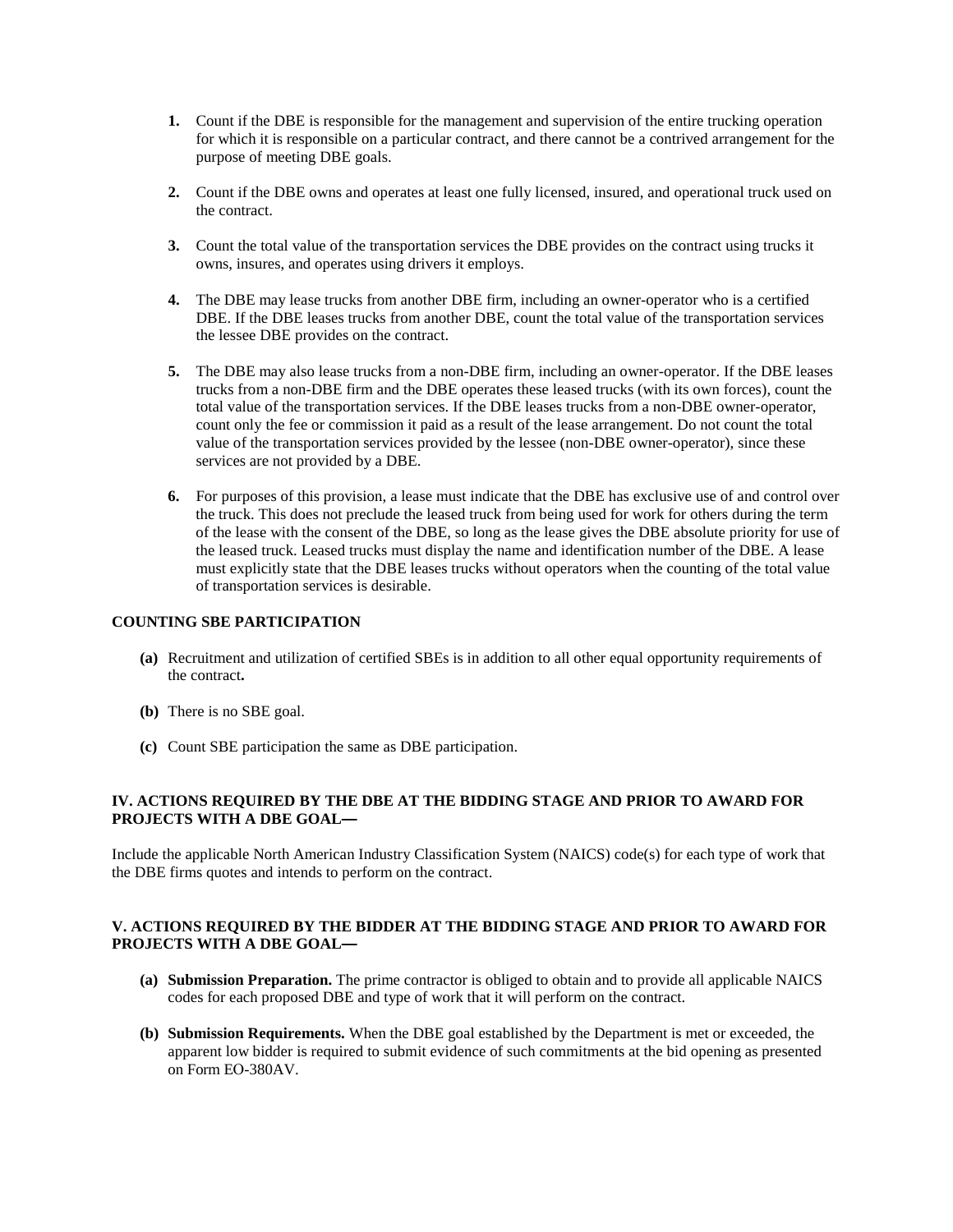When the DBE goal established by the Department is not met (the Department will not round up), demonstrate a Good Faith Effort (GFE) to meet the contract DBE goal. Demonstrate that the efforts made were those that a bidder seeking to meet the DBE goal established by the Department would make, given all relevant circumstances. All submissions must include, as a part of the GFE documentation, copies of each DBE and non-DBE subcontractor quote when a non-DBE subcontractor was selected over a DBE subcontractor for work on the contract.

- **(c) Good Faith Effort Requirements.** The demonstration of GFEs is accomplished by seeking out DBE participation in the project given all relevant circumstances. The following illustrate the types of efforts that may be taken, but they are not deemed to be exclusive or exhaustive (for more guidance on GFE requirements, refer to Appendix A of Part 26. The Director and/or Committee will consider other factors and types of efforts that may be relevant:
	- Efforts made to conduct market research to identify small business contractors and suppliers and solicit through all reasonable and available means (e.g., use of the PA UCP website, attendance at pre-bid meetings, advertising and/or written notices) the interest of all certified DBEs who have the capability to perform the work of the contract. The bidder should provide written notification, at least 15 calendar days before the bid opening, to allow the DBEs to respond to the solicitation. The bidder must determine with certainty if the DBEs are interested by taking appropriate steps to follow up initial solicitations.
	- Efforts made to select portions of the work to be performed by DBEs in order to increase the likelihood that the DBE goal will be achieved. This includes, where appropriate, breaking out contract work items into economically feasible units to facilitate DBE participation, even when the prime contractor might otherwise prefer to perform these work items with its own forces.
	- Efforts made to provide interested DBEs with adequate information about the plans, specifications, and requirements of the contract in a timely manner to assist them in responding to a solicitation.
	- Efforts made to negotiate in good faith with interested DBEs. It is the bidder's responsibility to make a portion of the work available to DBE subcontractors and suppliers and to select those portions of the work or material needs consistent with the available DBE subcontractors and suppliers, so as to facilitate DBE participation. Evidence of such negotiation includes the names, addresses, and telephone numbers of DBEs that were considered; a description of the information provided regarding the plans and specifications for the work selected for subcontracting; and evidence as to why additional agreements could not be reached for DBEs to perform the work. A bidder using good business judgment would consider a number of factors in negotiating with subcontractors, including DBE subcontractors, and would take a firm's price and capabilities as well as contract DBE goals into consideration. However, the fact that there may be some additional costs involved in finding and using DBEs is not in and of itself sufficient reason for a bidder's failure to meet the contract DBE goal, as long as such costs are reasonable. Also, the ability or desire of a bidder to perform the work of a contract with its own work force does not relieve the bidder of the responsibility to make a GFE. . Bidders are not, however, required to accept higher quotes from DBEs if the price difference is excessive or unreasonable.
	- Bidder's determination of a DBE as being unqualified without sound reasons based on a thorough investigation of their capabilities. The contractor's standing within the industry, membership in specific groups, organizations, or associations and political or social affiliations (for example union vs. nonunion employee status) are not legitimate causes for the rejection or non-solicitation of bids in the contractor's efforts to meet the contract DBE goal. Another practice considered an insufficient GFE is the rejection of a DBE because its quotation for the work was not the lowest received. However, nothing in this paragraph shall be construed to require the bidder or prime contractor to accept unreasonable quotes in order to satisfy the contract DBE goal.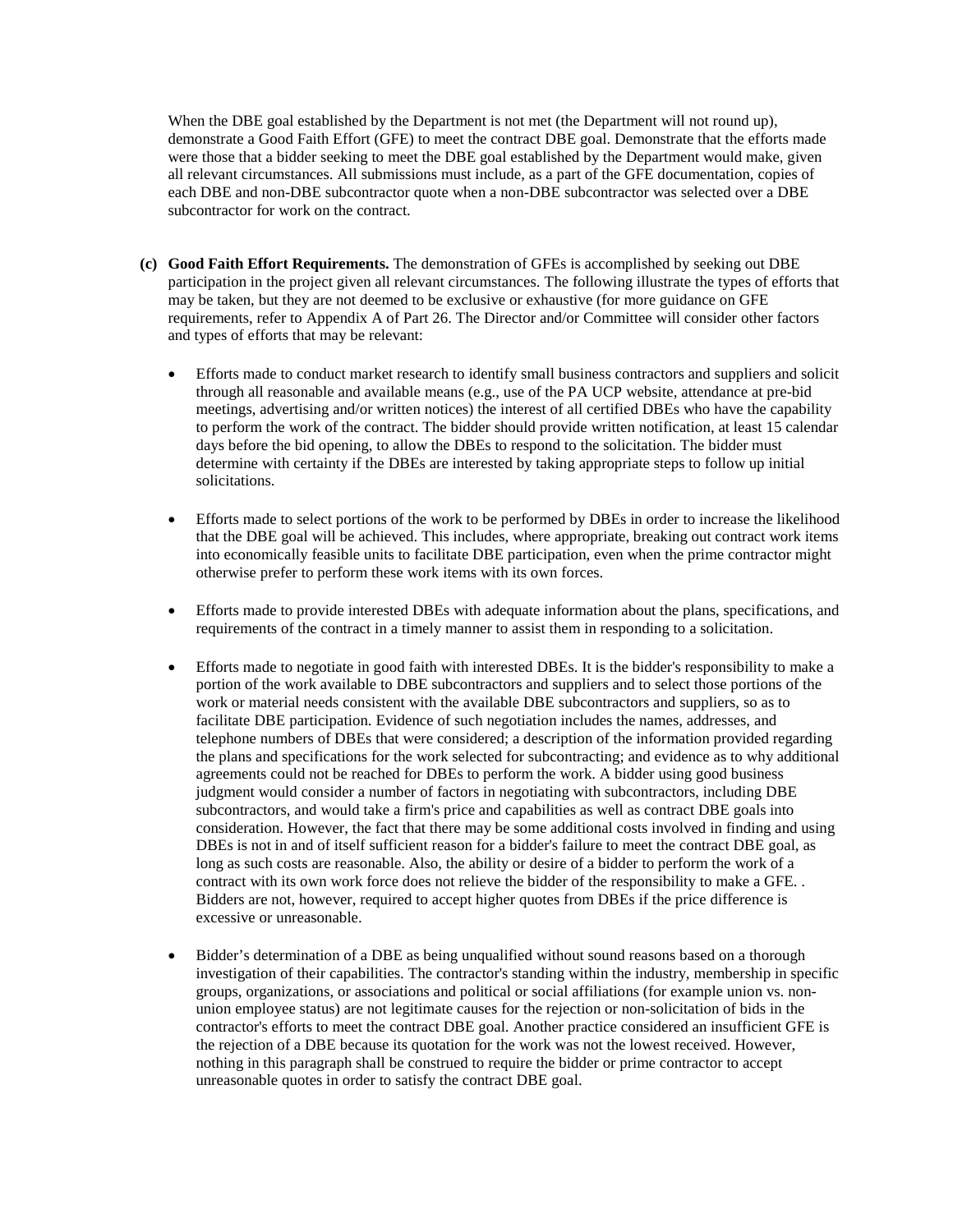- Efforts to assist interested DBEs in obtaining bonding, lines of credit, or insurance.
- Efforts to assist interested DBEs in obtaining necessary equipment, supplies, materials, or related assistance or services.
- Efforts to effectively use the services of the Department's DBE Supportive Services Center; services of the Department's SBE Supportive Services Center; services of available minority/women community organizations; minority/women contractors' groups; local, State, and Federal minority/women business assistance offices; and other organizations as allowed on a case-by-case basis to provide assistance in the recruitment and placement of DBEs.

## **VI. ACTIONS TO BE TAKEN BY THE DEPARTMENT BEFORE AWARD—**

- **(a) Approval.** If the apparent low bidder submits form EO-380AV by the bid date and meets the contract DBE goal and all other contract requirements, the Department will approve the submission.
- **(b) Good Faith Effort Review.** If the apparent low bidder fails to meet the contract DBE goal, the Department will review the GFE documentation. If, during the review of the Contractor's GFE information, the reviewers have questions, the Contractor may be contacted for clarification. The GFE steps are as follows:
	- **1.** IRT reviews and makes a recommendation to the Director.
	- **2.** The Director either
		- **a.** Determines that the GFE was met and the EO-380AV will be approved, or
		- **b.** Disapproves the GFE and the EO-380AV. The bidder will be notified and may accept the Director's determination, or request an appeal with the Committee.
	- **3.** If forwarded to them, the Committee meets and makes the final determination. If the Committee determines that the apparent low bidder met the GFE, the EO-380AV will be approved. If the Committee determines that the apparent low bidder has failed to make a GFE, the bid will be rejected and the apparent low bidder will be notified of the rejection.

## **VII. ACTION TO BE TAKEN BY THE DEPARTMENT DURING CONSTRUCTION—**

To ensure that all obligations awarded to DBEs under this contract are met, the Department will review the Contractor's DBE involvement efforts during the performance of the project whether or not the DBE is listed on the approved EO-380AV. The review will include a CUF review and analysis.

**Sanctions.** Upon completion of the work the Department will review the actual DBE participation and make a determination regarding the Contractor's compliance with the applicable requirements. Sanctions may be imposed for noncompliance or unwarranted shortfalls in the approved DBE goal.

## **VIII. ACTIONS REQUIRED BY THE CONTRACTOR DURING CONSTRUCTION—**

- **(a) DBE Participation.** Must continue to make GFEs for the life of the project. When the EO-380AV is approved with DBE participation less than the contract DBE goal, continue GFE toward meeting the contract DBE goal. Ensure that the Commitment is attained. Proof of attainment is provided by payments to DBEs and documented by the Owner.
- **(b) DBE Subcontractor Approval.** Firms listed on form EO-380AV are not to commence work until they are approved by the Owner.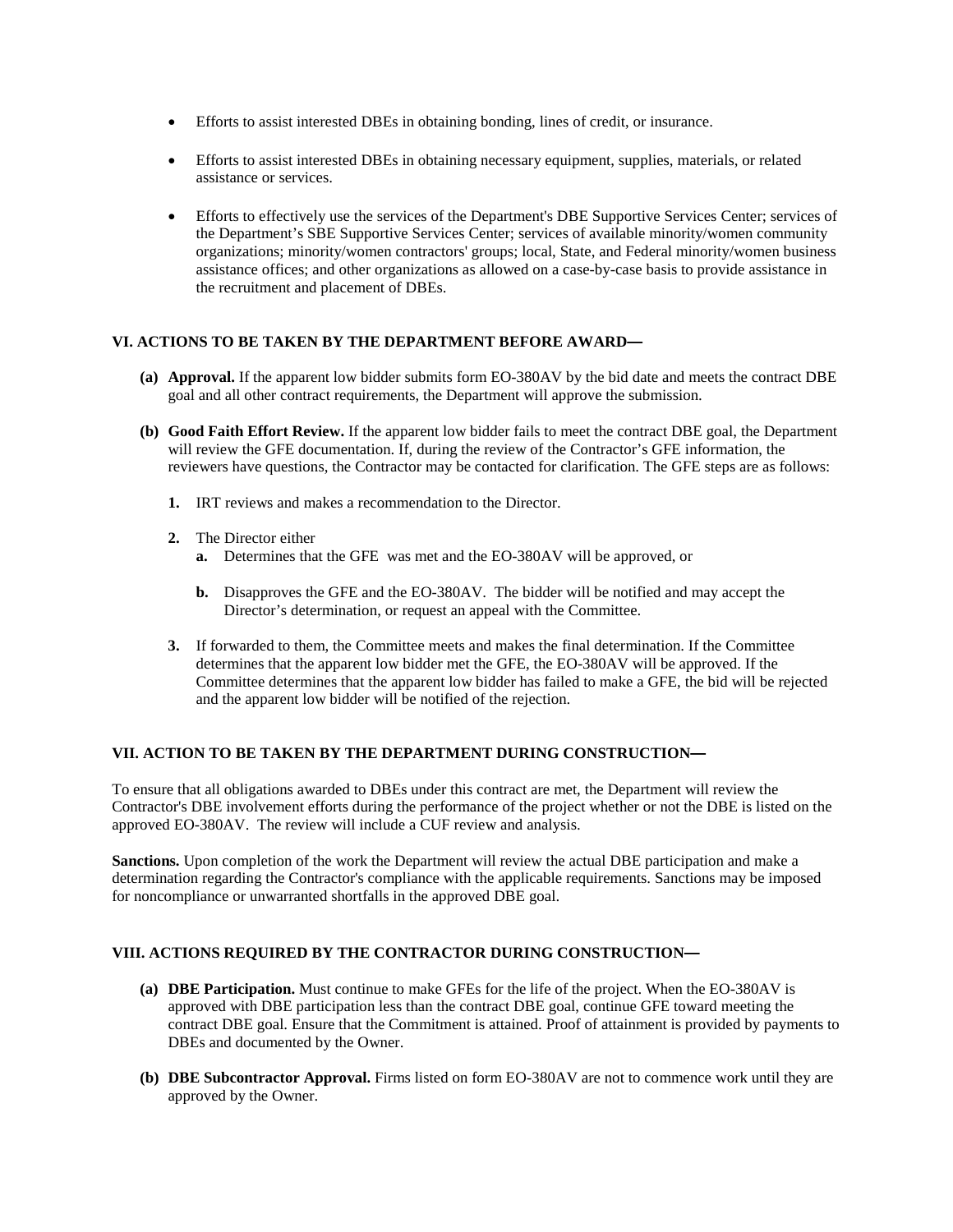All firms listed on the approved EO-380AV, including those business types other than subcontractors (i.e. dealers, truckers, service providers), must be submitted for approval after the contract is executed and before the DBE's actual performance of work. The subcontractor request must be equal to or greater than the committed amount. Submit for subcontractor approval any other DBE whether or not they are listed on the approved EO-380AV. When submitting request for subcontractor approval, attach a copy of the DBE subcontract or agreement.

- **(c) Substitution.** Obtain approval before substituting a DBE or making any change to the DBE participation listed on the approved EO-380AV. Immediately request substitution authorization from the Owner in writing. The request must include documentation supporting the substitution and written agreement from the DBE to the change. Include proof that a certified letter giving the DBE five (5) days to respond with acceptance or to notify the Owner of non-acceptance. Demonstrate that every effort has been made to allow the DBE to perform.
	- **1.** If the arrangement to be replaced is agreeable between the Contractor and the DBE, document the following procedures:
		- Make a GFE in accordance with V.(b) to subcontract the work with another DBE, or subcontract other work items to DBE firms, to make up the DBE shortfall. A prime contractor's inability to find a replacement DBE at the contract price is not, in and of itself, adequate to support a finding that GFEs have been made to replace the original DBE. The fact that the prime contractor has the ability and/or desire to perform the contract work with its own forces does not relieve the prime contractor of the obligation to make GFEs to find a replacement DBE, and it is not a sound basis for rejecting a prospective replacement DBE's reasonable quote.
		- When the substitution results in meeting the DBE goal, complete a revised EO-380AV and/or a revised subcontractor approval request within seven (7) days. If the DBE performed on the project, the revised EO-380AV and/or subcontractor approval request should include the total amount paid to the DBE before the DBE substitution.
		- When the substitution does not result in meeting the DBE goal, provide additional GFE documentation, including (1) a statement of efforts made to negotiate with DBEs for specific work or supplies, including the names, addresses, telephone numbers, and emails of those DBEs that were contacted; (2) the time and date each DBE was contacted; (3) a description of the information provided to DBEs regarding plans and specifications for portions of the work to be performed or the materials supplied; and (4) an explanation of why an agreement between the prime contractor and DBE was not reached. If the DBE performed on the project, the revised EO-380AV should include the total amount paid to the DBE before the DBE substitution.

**Good Faith Effort Review.** The Owner will review the GFE documentation for substitution. If, during the review of the Contractor's GFE information, the reviewers have questions, the Contractor may be contacted for clarification. The GFE steps are as follows:

- **a.** Owner reviews and makes recommendation to the IRT for their determination.
- **b.** The IRT either
	- Approves recommendation that the GFE was met and the substitution will be approved, or
	- Disapproves the GFE resulting in a shortfall requiring the contractor to continue GFEs.

Do not perform any of the DBE work included in the substitution request without prior approval from the Owner.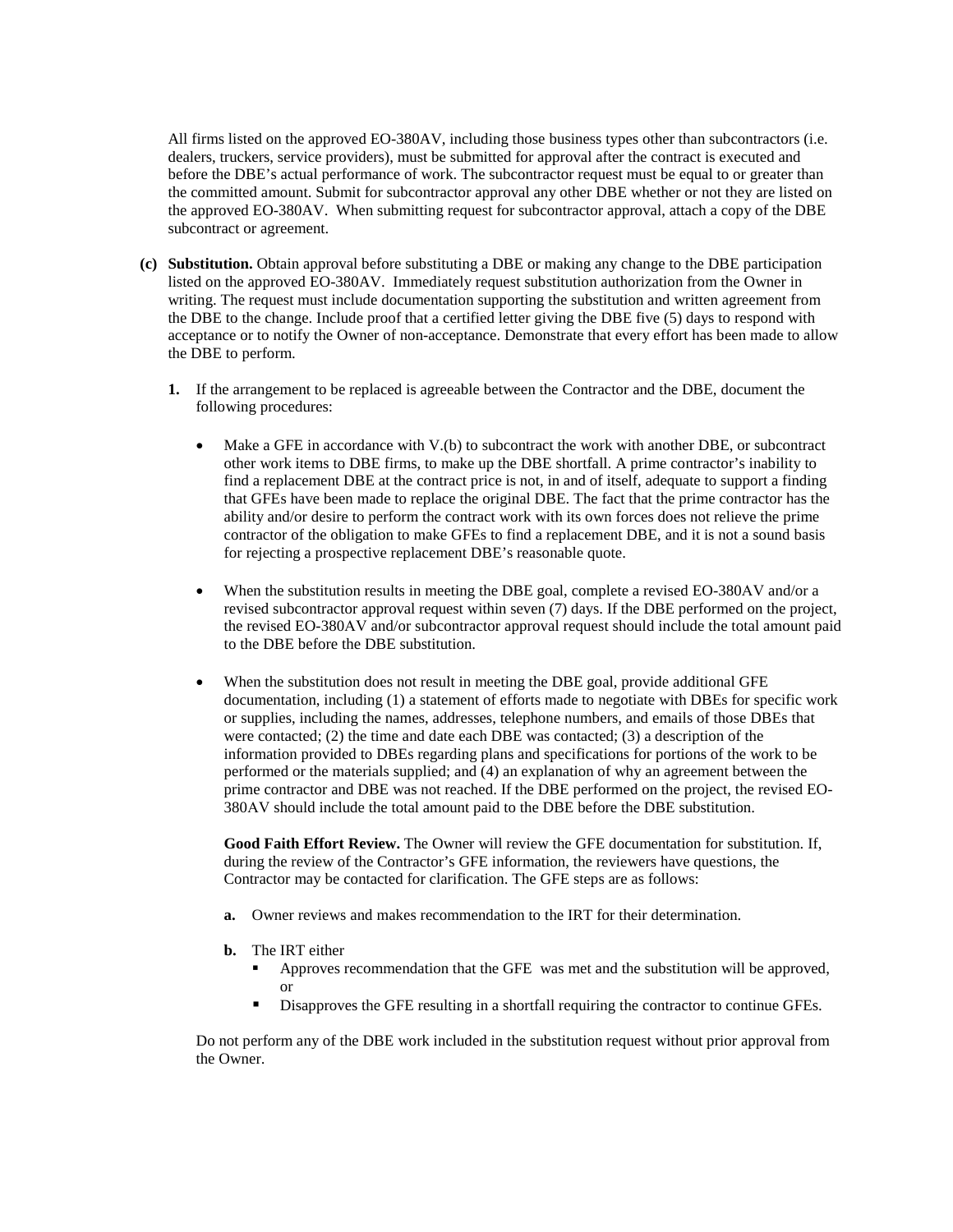If the projected DBE participation on an approved EO-380AV meets or exceeds the DBE goal amount for the contract without replacing the DBE, then no contract shortfall exists. A revised EO-380AV and/or subcontractor approval request must be submitted to reflect the decreased dollar amount.

- **2.** If the arrangement to be replaced is not agreeable between the Contractor and the DBE, the following procedures are required:
	- Until a determination is made, do not perform the DBE work without prior approval.
	- The IRT will review and make a determination and the Owner will notify both the Contractor and the DBE.
	- The Contractor or the DBE may request a meeting with the Department by contacting the Bureau of Aviation.
- **(d) SBE Participation.** SBE Firms should not commence work until they are approved by the Owner. The SBE, including those business types other than subcontractor (i.e. supplier, trucking, service provider), must be submitted for subcontractor approval after the contract is executed and approved before to SBEs actual performance of work.
- **(e) Additional Work.** When additional work is required for any classification of work, which is identified on the EO-380AV, to be performed by the DBE, at least 50% of this additional work will be performed by the same DBE unless the DBE submits, in writing, that it cannot perform the work due to its own limitations.
- **(f) Progress Payments.** Make payments in accordance with Section 90 of the General Provisions. Document payments on EO-406AV and submit to the Owner with each payment request.
- **(g) Records and Reports.** Keep such project records as are necessary to determine compliance with DBE Requirements. These records can be used as GFE documentation. Design these records to indicate:
	- The number of disadvantaged and non-disadvantaged subcontractors, small businesses, regular dealers, manufacturers, consultants, and service providers, and the type of work or services performed on or materials incorporated in this project.
	- The progress and efforts made in seeking out DBE and SBE contractor organizations and individual DBEs and SBEs for work on this project.
	- Documentation of all correspondence, personal contacts, telephone calls, etc., to obtain the services of DBEs and SBEs for this project. Submit reports, as required by the Department. Certify that the amounts were actually paid to the DBE and SBE for work performed on the project and keep cancelled checks on file in the home office to reflect payment for the specific project and for inspection and audit by the Department. Record the payment information on the EO-406AV and document the following:
		- The number of contracts awarded to DBEs and SBEs, noting the type of work and amount of each contract executed with each firm and including the execution date of each contract.
		- The amount paid to each DBE and SBE during the month and the amount paid to date. If no payments are made to a DBE/SBE during the month, enter a zero (\$0.00) payment.
		- Paid invoices or a certification attesting to the actual amount paid to each firm, upon completion of the individual DBE's and SBEs work. In the event the actual amount paid is less than the award amount, provide a complete explanation of the difference.

Maintain all such records for a period of three (3) years following acceptance of final payment. Make these records available for inspection by the Department and FAA.